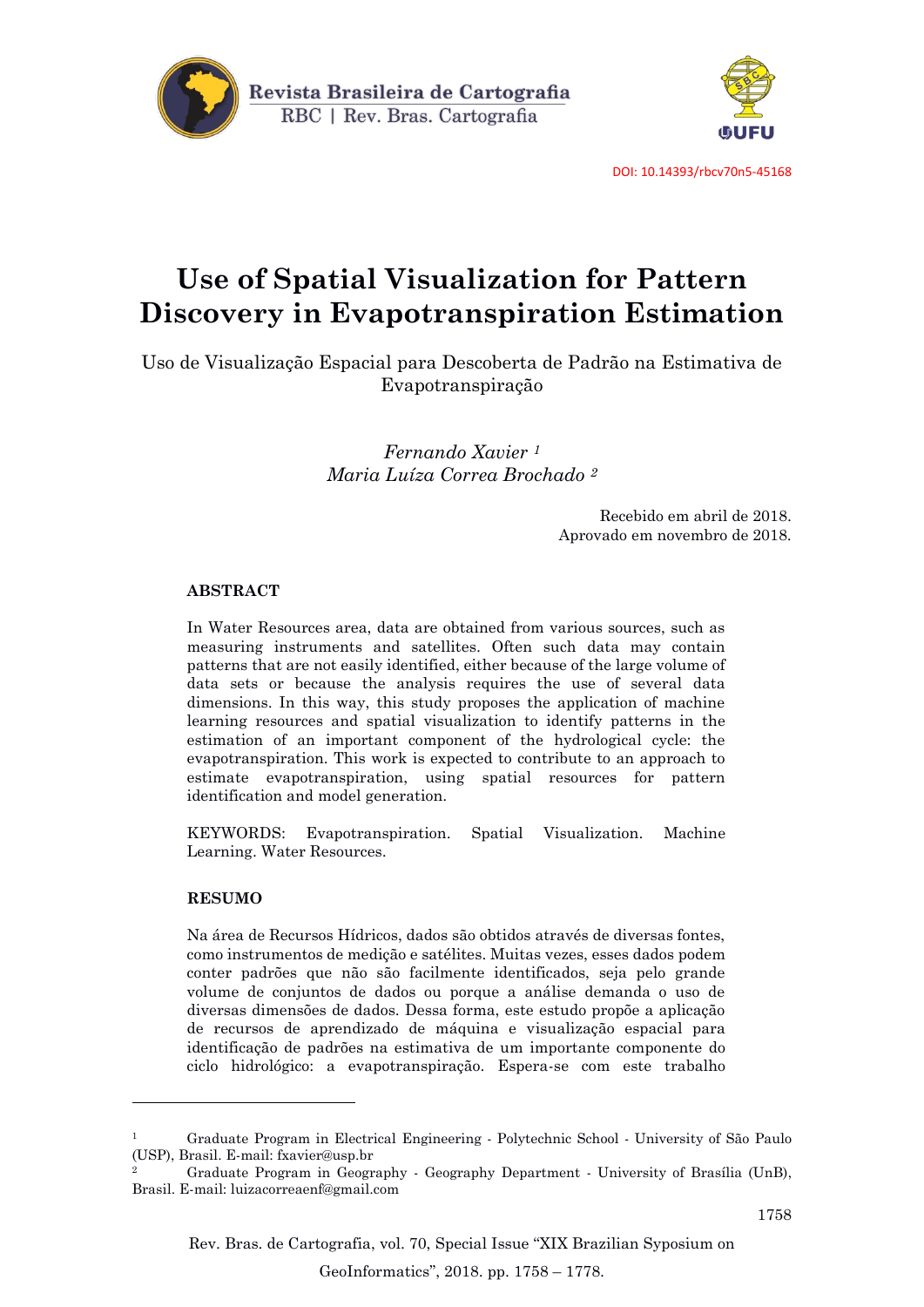contribuir com uma abordagem para estimativa da evapotranspiração, usando-se recursos espaciais para identificação de padrões e geração de modelos.

PALAVRAS-CHAVE: Evapotranspiração. Visualização Espacial. Aprendizado de Máquina. Recursos Hídricos.

\* \* \*

# **Introduction**

In Big Data scenario, a big challenge for researchers is how to extract useful information in large volumes of data which are obtained from various sources and at increasing rates. According to van der Aalst (2014), more than to collect more data, the goal is to turn these data into real value. This context is reinforced by the fact that the data are generated / obtained in various ways and means, such as social networks and devices related to the Internet of Things, in several areas of knowledge (VAN DER AALST, 2014).

In Climate Change area, for example, data are generated by mathematical models, sensors, remote sensing, conventional measurement instruments (AGARWAL AND BISWAS, 2017). Processing this data and extracting information in this context requires the use of new approaches or even the adaptation of existing approaches, with application of many techniques and concepts in an integrated way.

Among these approaches, stands out the machine learning, by use of techniques in which data is processed in an automated way using algorithms with a variety of objectives, such as patterns discovery in large volumes of data. Machine learning systems have been widely used in many fields that uses complex datasets, such as astronomy, biology, climatology, medicine, finance and economy (AL-JARRAH et al., 2015).

Another widely used technique is spatial visualization, in which georeferenced data are analyzed combining spatial layers. Spatial analysis provides many visualization benefits in areas of high data density but, in other hand, occurs frequently overlapping that makes it difficult to distinguish between the points. One possibility that solves this problem is the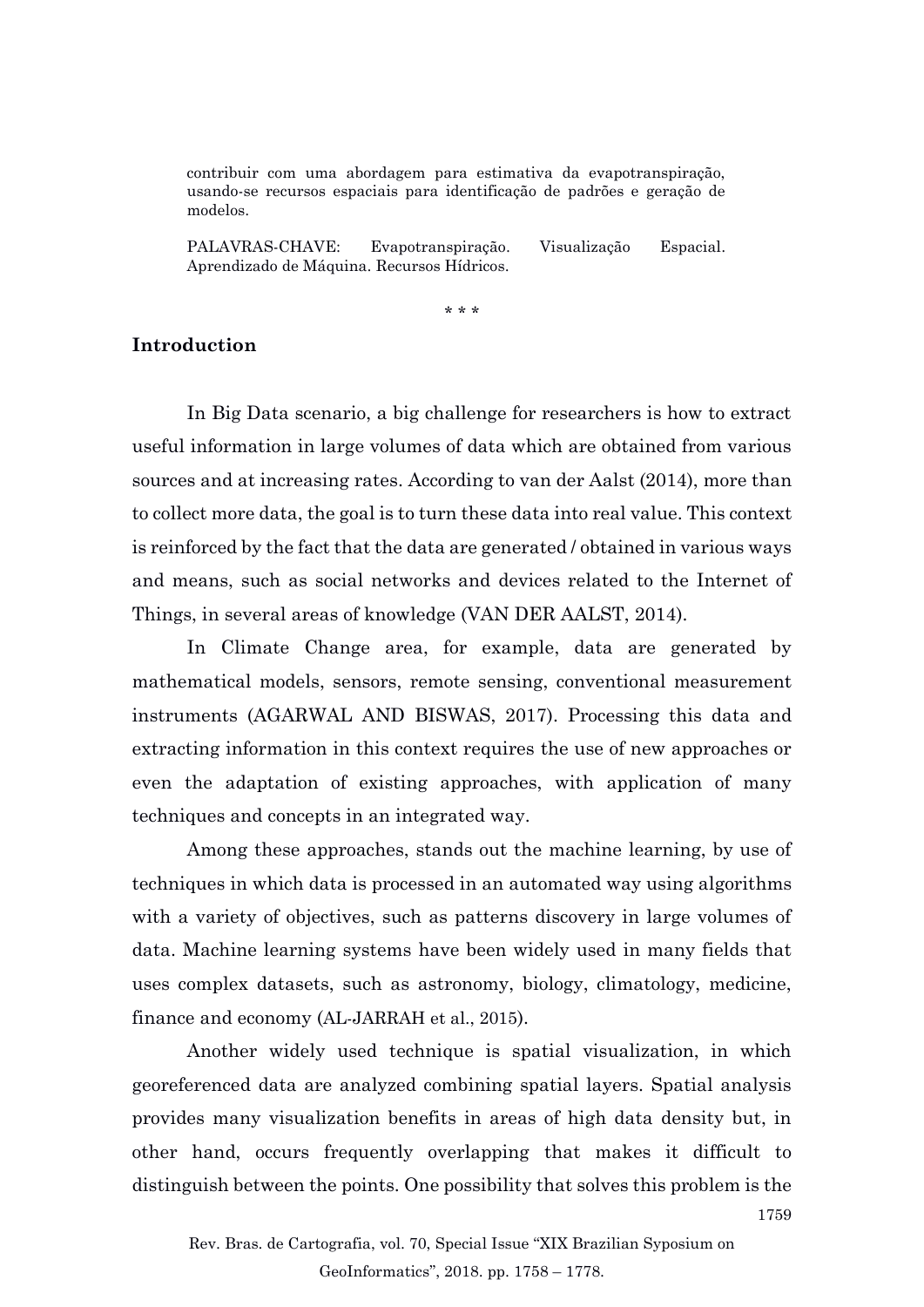mapping by heat maps, technique which uses a color gradient to represent the geographic density of elements on a map.

The use of these techniques, applied alone or together, may reveal patterns that are not clear from the preliminary analyzes and should be used to confirm or refute hypotheses about the data, adding new information to the experiments. Moreover, spatial visualization for Big Data analysis can help analysts and decision makers obtain insights more quickly (PFEIFFER and STEVENS, 2015).

Based on this, this article is an application report of an experiment using two of these techniques, data mining and spatial visualization, for the discovery of regional patterns in an important activity in the Water Resources area: the evapotranspiration estimation.

Using data available from the Brazilian National Institute of Meteorology (INMET), it was applied the data mining technique to identify a model for estimating evapotranspiration in a meteorological station, named reference station. This model, in turn, was applied to other meteorological stations in Brazil, aiming to identify the validity of this model in data for these stations. Finally, the data generated were visualized on maps in order to verify if there was a regional pattern, be it related to latitude or vegetation cover.

It is expected, with this study, to demonstrate how the integrated use of two techniques for data analysis can aggregate information that would not be clear if they were applied in an isolated way. In addition, the experiment may reveal information to researchers in the Water Resources area about possible patterns in the evapotranspiration estimation.

In Section 2, it is described the theoretical reference used in this work, related to evapotranspiration and its estimation methods. The following section describes the approach used in this work and, in Section 4, it was detailed the steps of the experiment. The second experiment is described in the Section 5, followed by the analysis about results obtained in the Section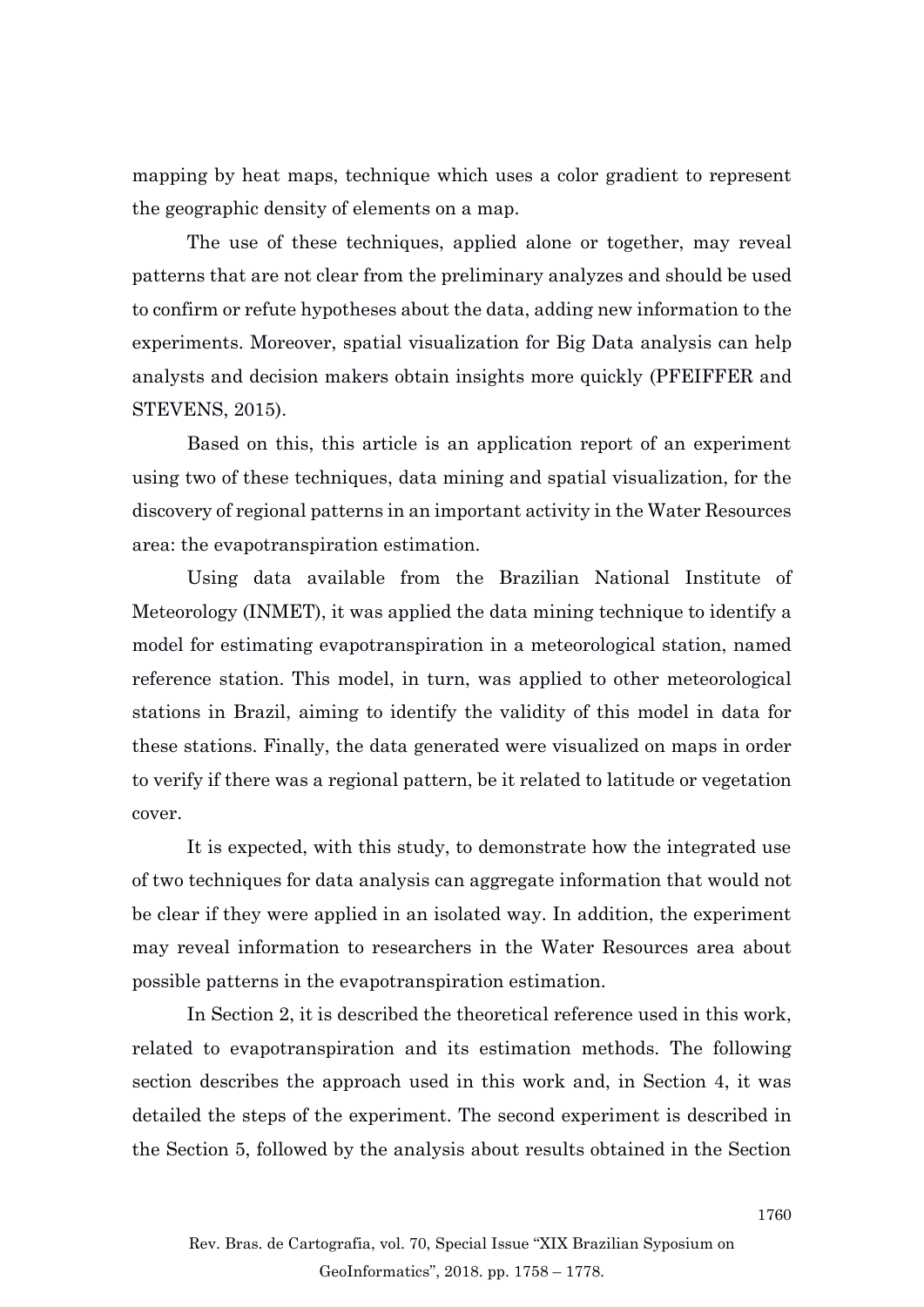6. Finally, in Section 7, final considerations of this work are made, including suggestions of future research works.

This paper is an extended version of XAVIER e BROCHADO (2017), presented in XVIII Brazilian Symposium on GeoInformatics (GEOINFO 2017).

# **2 Background**

#### 2.1 Evapotranspiration

Evapotranspiration is a component of the water cycle, defined as the loss of surface water through the combination of soil evaporation processes and vegetation transpiration (FAO, 2017), which returns to atmosphere as vapor.

There are many local and meteorological factors that affect the amount of the water lost by the surface in the evapotranspiration process (FAO, 2017). Among the local factors, are included the type of vegetation and the soil, which influence the surface capacity to absorb the water received from rain. In addition, weather conditions such as temperature, wind speed, humidity and cloudiness also contribute to the process, directly or indirectly, affecting the energy amount used in the transformation of water molecules from the liquid to the gaseous state.

According to the FAO, the main energy source used in this process comes from solar radiation, which varies according to factors such as latitude, altitude, cloudiness, period of the year and the time of day.

The estimation of evapotranspiration can be done through instruments, remote sensing methods and mathematical models, such as the Penman-Monteith reference equation, FAO reference method. Due to the difficulty of obtaining the values for all parameters of the equation (MAJIDI et al., 2015), other alternative models have been proposed, such as the Thornwaite and Hargreaves equations (CAMARGO et al., 1999).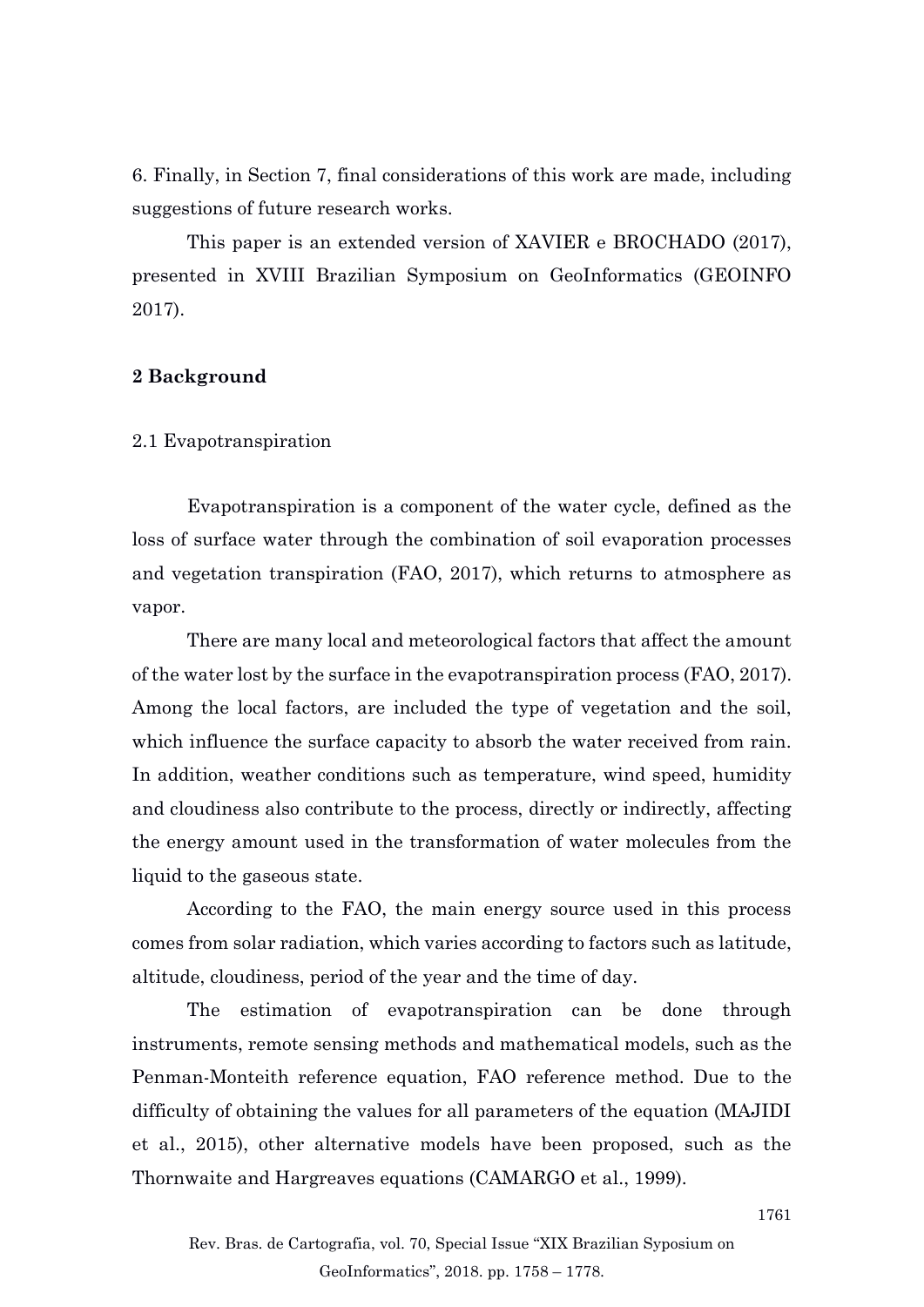According to the FAO Guide, one of the alternatives for evapotranspiration estimation in the missing data scenario would be using data from nearby meteorological stations, since the conditions that affect evapotranspiration may be similar in geographically close regions.

# 2.2 Machine Learning application in Evapotranspiration Estimation

Machine learning has been widely used in forecasting activities using data related to the area of Water Resources. Unlikely traditional approaches, machine learning is used in a data-driven approach, in which historical data is processed in order to generate prediction models.

In Rhee and Im (2017) work, it was used machine learning approach to generate a drought forecast model, using precipitation and temperature data from a 42 years data series. Xingjian et al. (2015) used neural networks as an approach to solve the precipitation nowcasting problem, using radar data. They compared their models with a state-of-the-art algorithm and got better results.

Aiming to predict monthly precipitation and evapotranspiration, Deo and Şahin (2015) conducted a study that applied neural networks on data of eight stations in eastern Australia. This study used climate variables over the period 1915–2012 and achieved good results, when compared with historical data. Also using neural networks, Feng et al. (2017) made a study to estimate daily evapotranspiration with only temperature data, generating a more simpler model than other approaches commonly used. Their study was made with data from six stations from 1961 to 2014.

Similar to Feng et al. (2017) work, Xavier (2016) applied a machine learning approach to estimate evapotranspiration using historical data from the National Institute of Meteorology (INMET). In this work, however, it was applied data mining to discover a model by locality, using data from 2010 to 2014. This study aimed to generate a model with less attributes than the Penman-Monteith equation.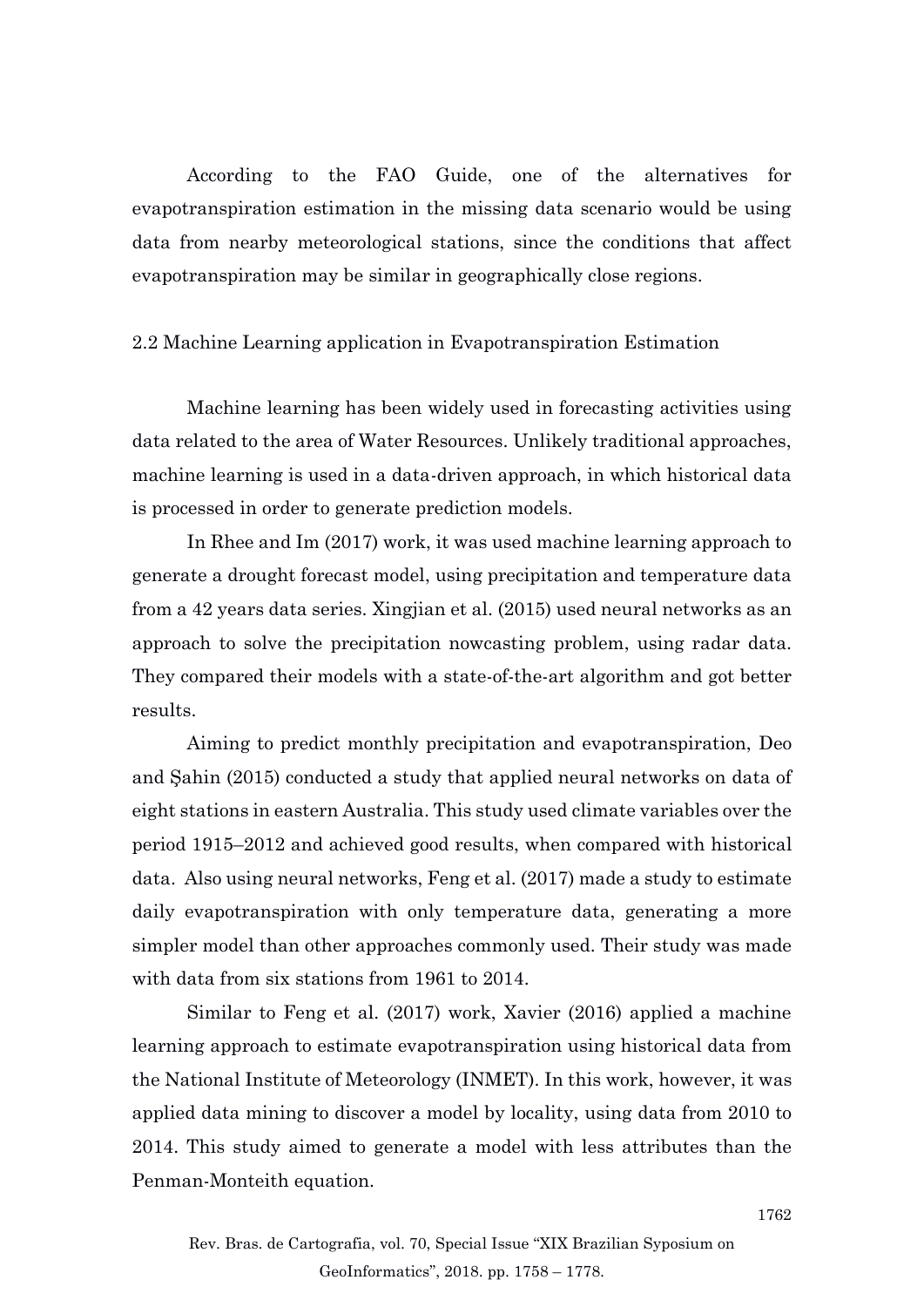Aiming to discover regional patterns, Xavier, Tanaka and Revoredo (2015), developed a study using machine learning to generate evapotranspiration estimation models, based on the hypothesis that similar locations could use the same model to estimate the evapotranspiration. In this study, the model discovered by the machine learning method for one locality was applied in other five locations, using the latitude as a factor of similarity. According to the preliminary results, the model learned for a locality could be applied in similar locations.

These studies have in common the use of machine learning methods to discover alternative estimation models, using historical data and aiming to simplify the traditional approaches. However, how could these approaches be improved for use in regions with wide variety of physical characteristics, such as Brazil?

From this research problem, it is intended to evolve the preliminary study conducted by Xavier, Tanaka and Revoredo (2015), aggregating to the machine learning approach the use of spatial visualization. This modified approach aims to discover possible patterns in evapotranspiration estimation in locations with wide variety characteristics, analyzing other similarity criteria other beyond the latitude used in the reference study. Moreover, this study will apply this approach to more stations than preliminary study mentioned previously.

# **3 Methodology**

## 3.1 Solution Proposed

Using historical series of meteorological data obtained from INMET datasets, a model of evapotranspiration estimation for a locality will be obtained through the use of machine learning. This location will be called a reference location and will be used in comparison with other locations.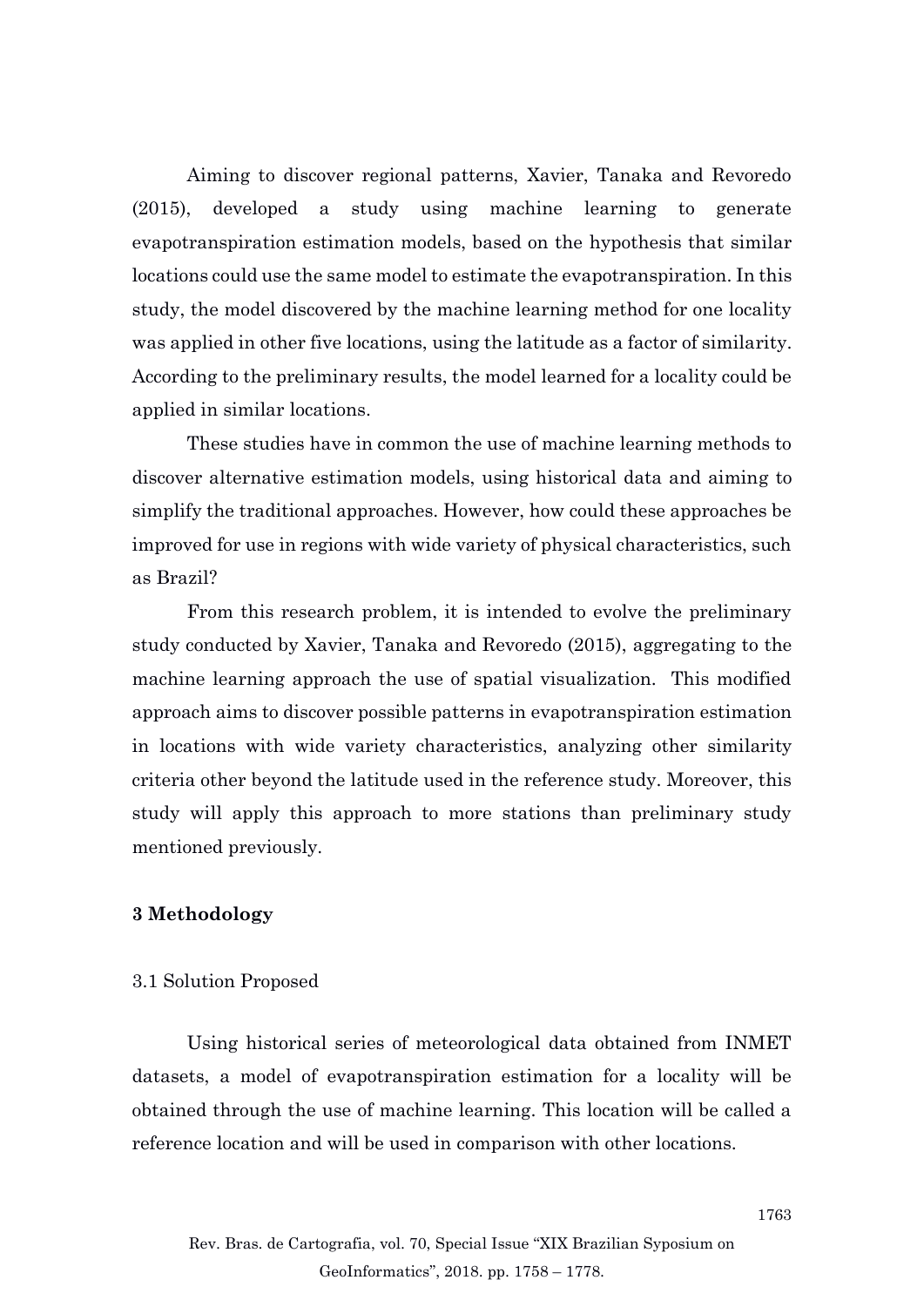The model generated for the reference location will be applied to estimate evapotranspiration using other locations data and, after that, the correlation will be calculated between the evapotranspiration value obtained by the model learned and the historical values in the INMET datasets.

In this way, the hypothesis to be verified in this work is: how much more a test location is similar, defined according to latitude or vegetation, to the reference location, better will be the correlation obtained by application of the reference equation in the test location data.

#### 3.2 Evaluation

To evaluate the proposed solution, two experiments were made: in the first one, it was applied the evapotranspiration model learned from reference station in other stations, aiming to evaluate a possible correlation between latitude and precision of results, comparing with historical data. In this experiment, the proximity with the reference station was the similarity criteria used. In the second experiment, it was used biome as similarity criteria, with one reference station for each Brazilian biome.

By means of spatial visualization, the correlation values of each location will be compared using layers of latitude data, potential evapotranspiration, and state boundaries.

# 3.3 Experiment Planning

According to Ward, Grinstein and Keim (2010), the visualization process consists of several steps, from raw data collection to visualization by users. By means of this process, five stages were defined to execute the experiment proposed in this research work:

a) Data Collection and Analysis: meteorological data will be collected from the INMET database and will be applied exploratory evaluation of these datasets;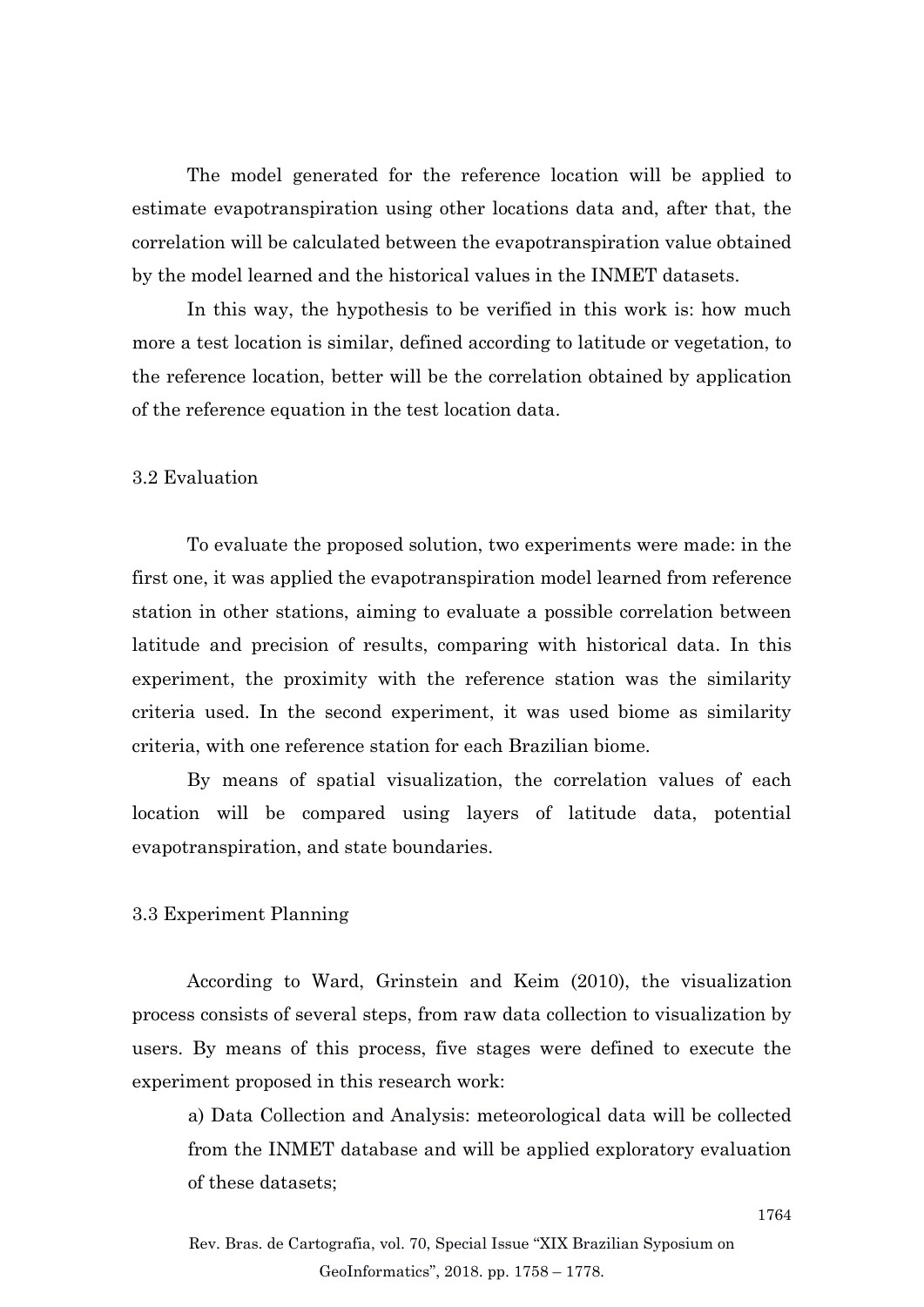b) Pre-Processing: application of transformations in data as well as preparation of datasets for processing, excluding non-relevant columns for this study;

c) Processing: use of classification algorithms, to determine an estimation model of the evapotranspiration for the reference station and application of this model to data of the other stations;

d) Spatial Visualization: visualization of correlation values in many maps combined to the layers that represent the similarity factors;

e) Results Analysis: evaluation if the results confirm or refute the hypothesis defined for the experiment.

In addition to the data visualization pipeline, the steps in this experiment were defined according to the steps of the Knowledge Discovery in Databases (KDD) process (FAYYAD, PIATETSKY-SHAPIRO SMYTH, 1996).

#### **4 First Experiment**

# 4.1 Description

In this experiment, the goal was to evaluate if latitude could be a good similarity criterion, in which a evapotranspiration model from one station should be used in other stations of similar latitude.

## 4.2 Collection and Analysis Data Step

The data were collected from the Meteorological Database for Teaching and Research, a tool created by INMET to provide historical data to researchers. The following filters were used to collect the data:

a) Period: from 01/01/1996 to 31/12/2016;

- b) Measurements: All;
- c) Stations: All.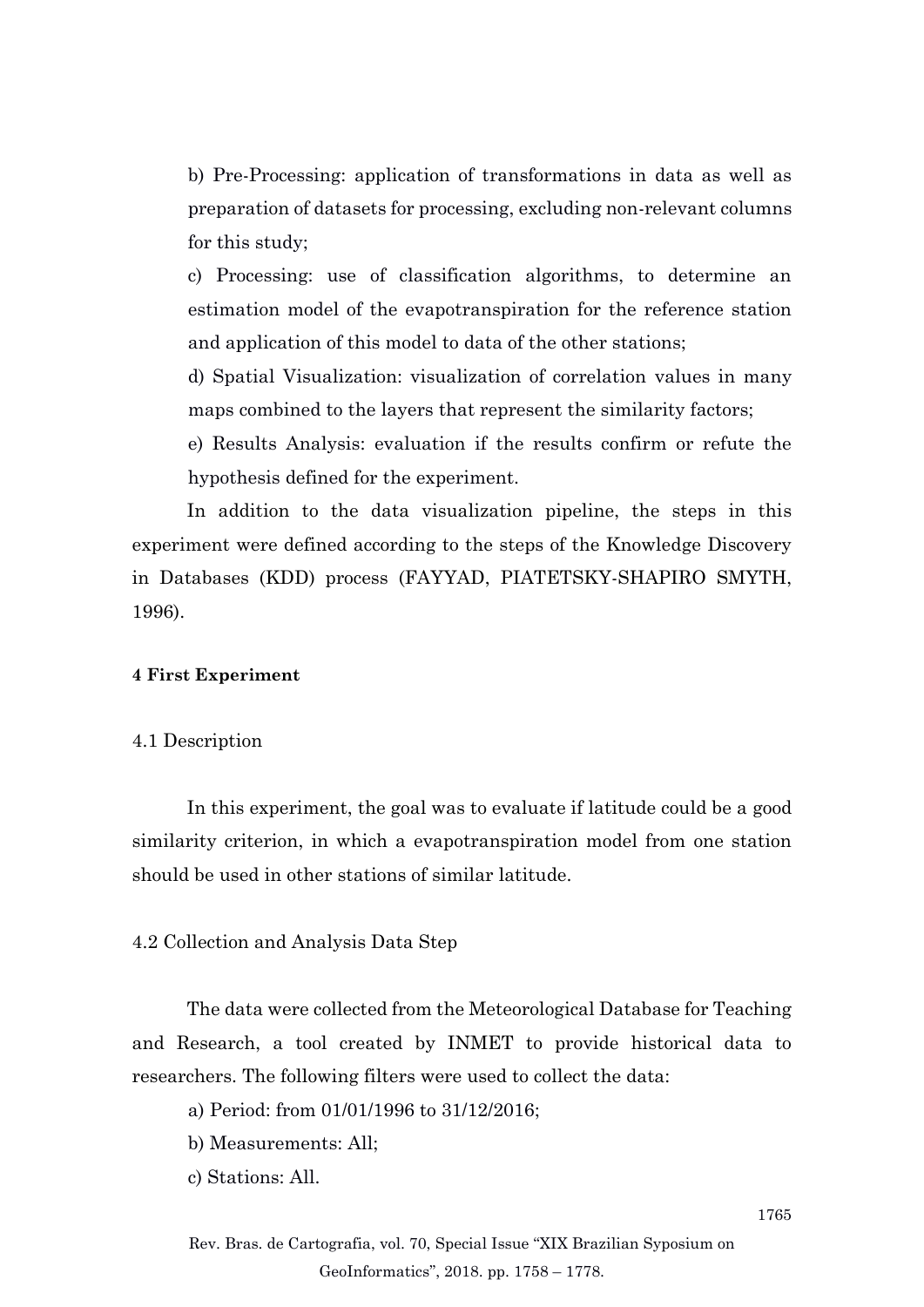Performing the search using the three filters described above resulted in data from 265 stations. To automate the process, both the search and the download of the data were done through a shell script developed for that purpose, available in https://github.com/professorxavier/datascience/.

These datasets are available in CSV format (comma separated values) and, in addition to the historical data series, contains information about the station, such as latitude, longitude and altitude.

From the analysis of the datasets, it was found that some attributes could be removed, due to the high degree of missing data or to contain values that would not influence in an equation, such as date reference and station code. In this way, it was defined that the attributes from the dataset used in the processing step would be: average wind speed, average max wind speed, evapotranspiration potential, total insolation, average cloudiness, total rainfall, maximum average temperature, mean compensated temperature, average minimum temperature and relative humidity average.

These attributes were obtained according to standards defined by the World Meteorological Organization (WMO, 2014).

#### 4.3 Pre-processing Step

To use the data in the processing step, it was necessary a way to extract the metadata information from the historical data series. In this way, it was developed a simple Java program to extract data according to its use in the later steps: stations information and historical series data.

As a result of this step, files were generated in the CSV format (comma separated values) with the data of the historical series as well as a CSV file with the data of the stations.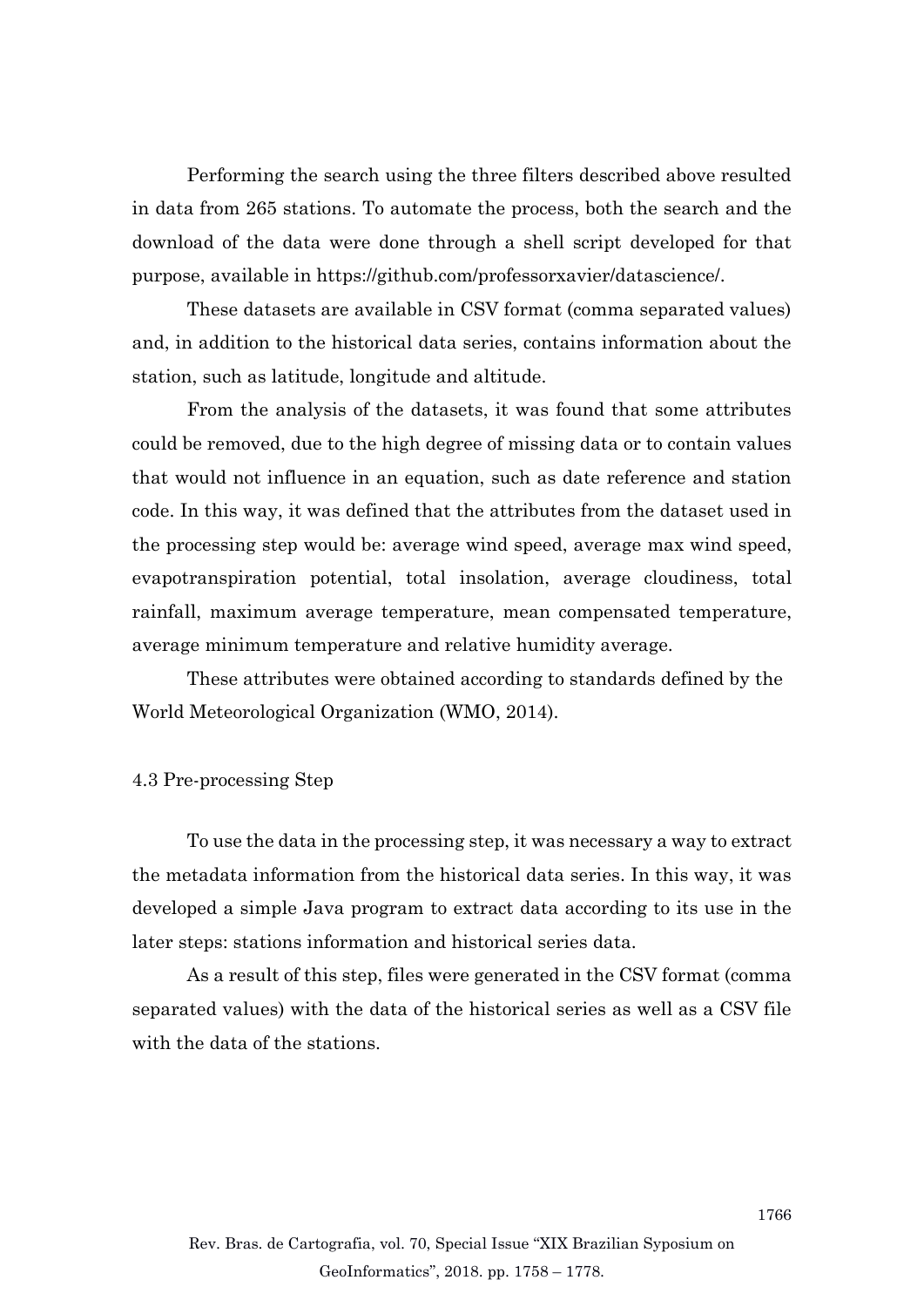## 4.4 Processing Step

In order to learn the baseline model of evapotranspiration estimation, were used data from the Resende-RJ station, due to its proximity to many stations in Brazil, which would guarantee a good number of stations considered similar, using latitude and vegetation criteria.

Data mining activity was executed using the Weka software (FRANK, HALL e WITTEN, 2016), and M5P algorithm on the Resende-RJ station data, generating a model for evapotranspiration estimation. The M5P algorithm was the one chosen for this task, due to its use in the Xavier, Tanaka and Revoredo experiment (2015), making more confident the comparison between results from the previous work with the work presented here.

This generated model has a correlation coefficient of 0.9715 for the Resende-RJ station data. After that, the generated model was applied to data of each station, obtaining correlation coefficient and storing it in a data file to be used in the next steps.

At the end of the processing stage, data were obtained for 252 stations from the model generated for the station of Resende-RJ. These data were recorded in CSV files for use in the later stage of this study.

# 4.5 Spatial Visualization

From the correlation coefficients obtained for each station in the previous step, it was defined to generate maps to evaluate the results from a spatial perspective. For these maps, the correlation coefficients obtained was classified according to the range of values defined in Table 1.

The tool chosen for the spatial visualization was QGis, a free software to support spatial analysis and with support for multiple data formats, that was used to prepare the maps (QGIS, 2017).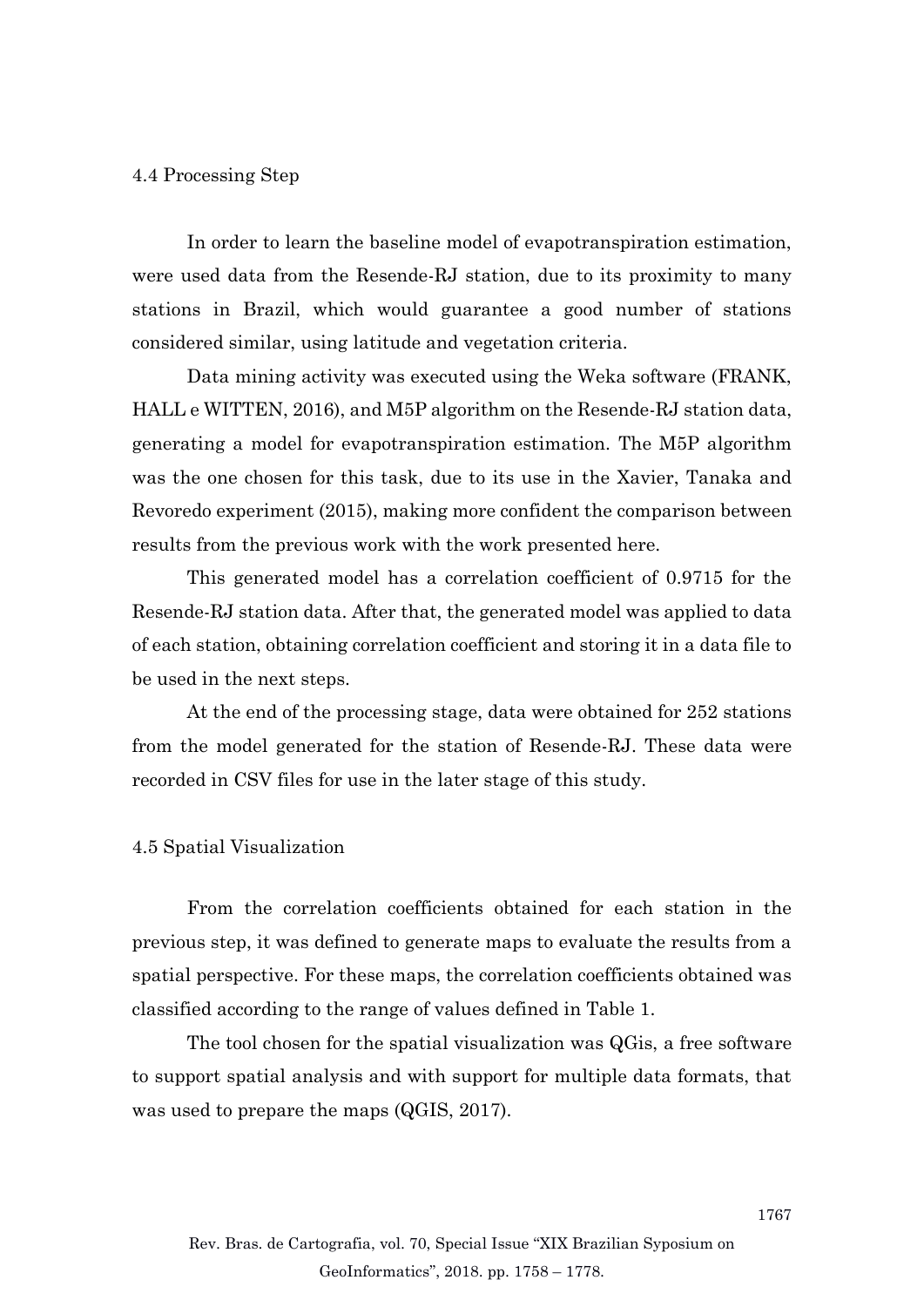| <b>Correlation Coefficient</b> | <b>Classification</b> |
|--------------------------------|-----------------------|
| > 0.70                         | High                  |
| $0.40 - 0.70$                  | Medium                |
| < 0.4                          | Low                   |

Table 1 - Classification of the correlation coefficient by range

Source: Prepared by the authors

In order to verify the quality of the correlation coefficients in relation to the geographic distance of the reference station (Resende-RJ), a map was created using the distance to the reference station (Figure 1). For this analysis, distance bands were established in relation to the reference station and its influence on the correlation coefficients was evaluated.





Source: Prepared by the authors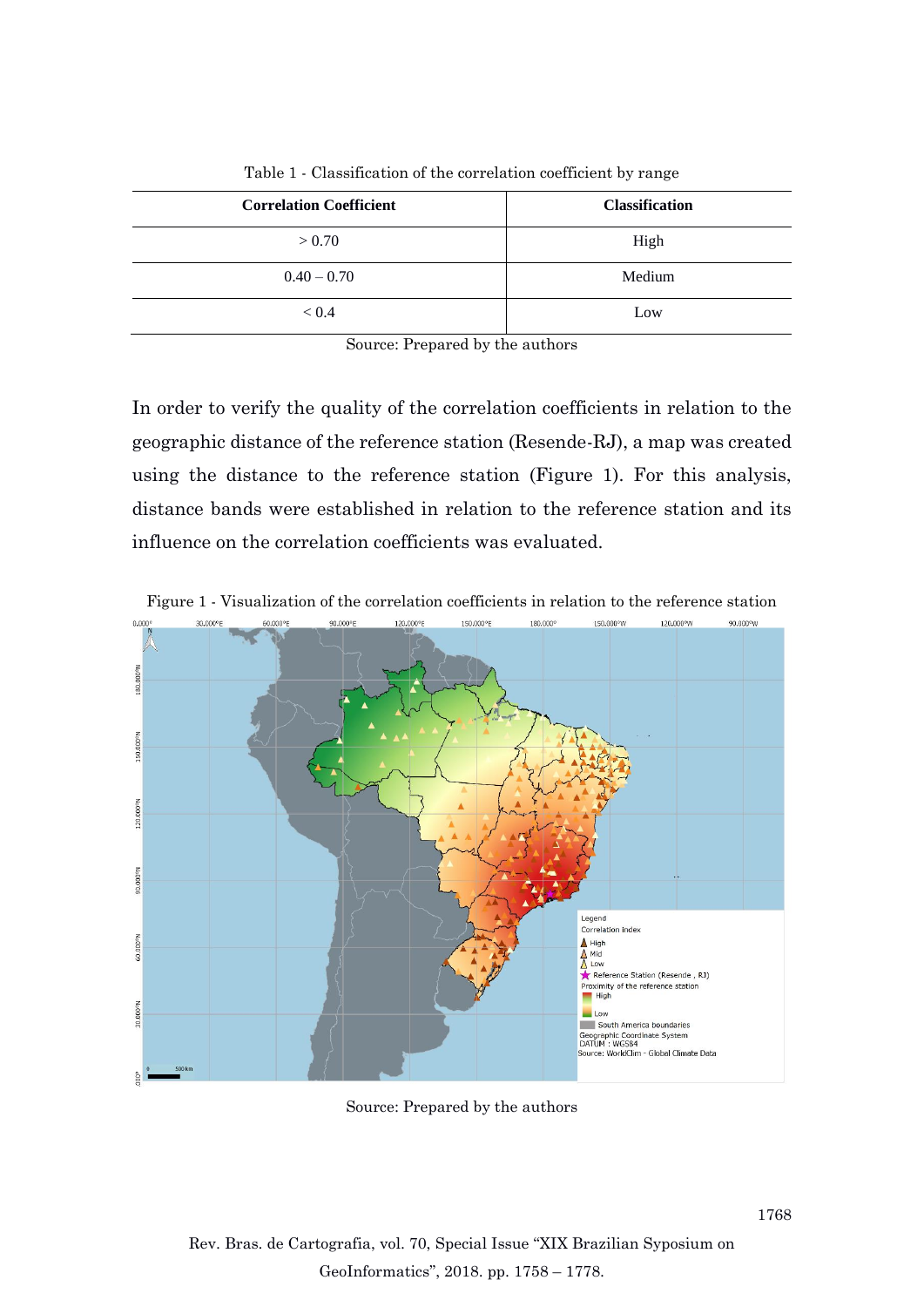# **5. Second experiment**

#### 5.1 Description

For this experiment, it was used the biome as similarity criteria, with application of the evapotranspiration model of a reference station in data from other stations of the same biome.

## 5.2 Collection and Pre-processing Steps

It was used the same data of the first experiment, collected from the INMET database. No pre-processing additional tasks was necessary, because it was used the same pre-processed data from the first experiment.

## 5.3 Processing Step

In this experiment, it was used one reference station for each Brazilian biome (MMA, 2018). The choice of the reference station was made according to the proximity of other stations, defining a location near to the biome middle point. The only exception was with the Mata Atlântica biome, due to its long territory. In this case, it was chosen Natal as reference station, because this station has a fewer missing data degree, when comparing with other stations in the same biome.

After reference stations definition, it was applied data mining to generate an evapotranspiration model for each station, using the Weka software. The Table 2 shows the data for each reference station.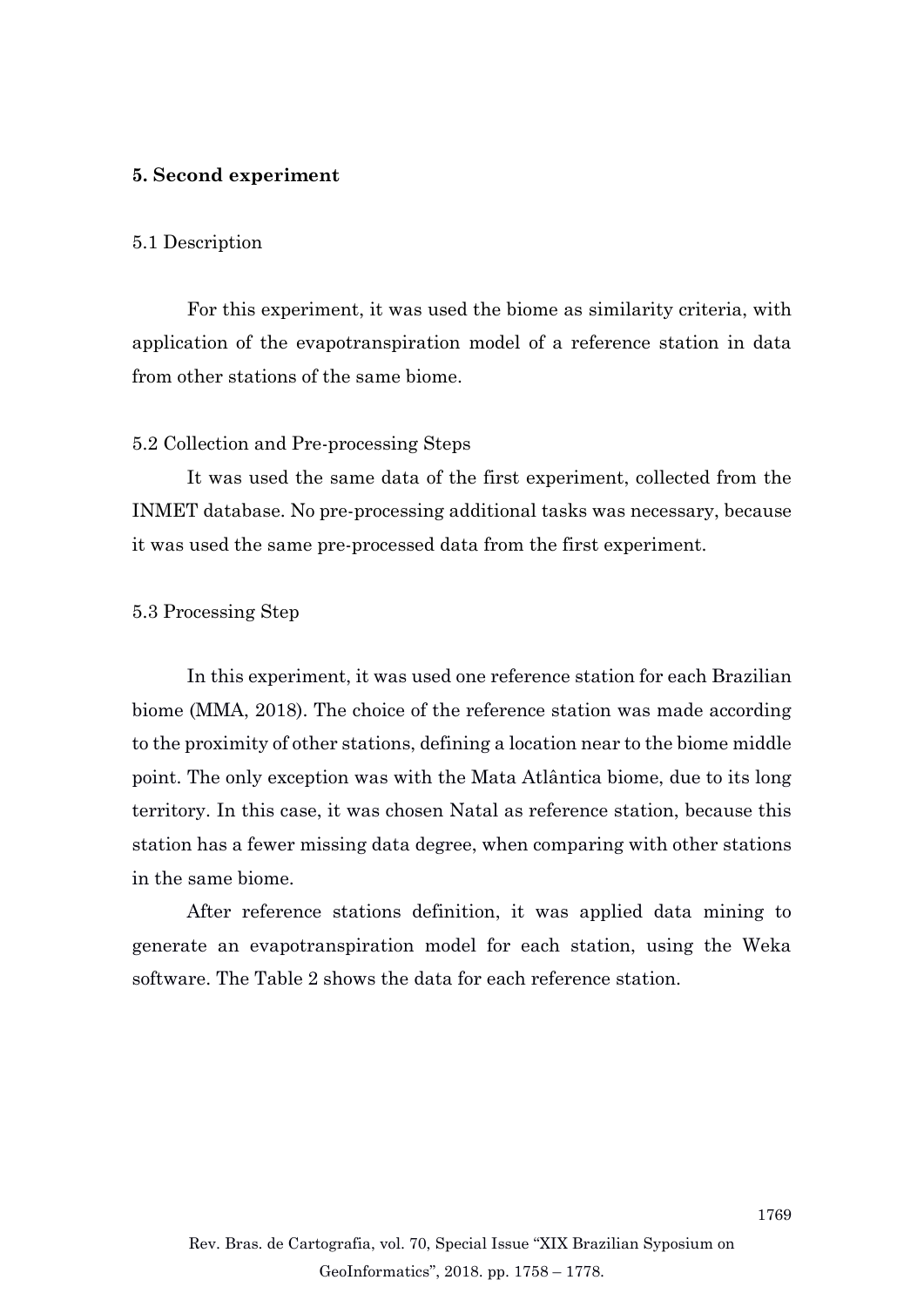| <b>Biome</b>   | <b>Reference Station</b> | <b>Correlation</b> |
|----------------|--------------------------|--------------------|
| Amazônia       | Manaus-AM                | 0.9772             |
| Caatinga       | Petrolina-PE             | 0.9755             |
| Cerrado        | Paracatu-MG              | 0.9678             |
| Mata Atlântica | Natal-RN                 | 0.9409             |
| Pampa          | Porto Alegre-RS          | 0.9937             |
| Pantanal       | Cáceres-MT               | 0.9745             |

Table 2. Reference stations

Source: Prepared by the authors

Using a developed java application, each evapotranspiration model was applied in data from all stations of its biome, collecting the correlation coefficient with historical data, as same as was made in the first experiment. This data was stored in a CSV file, for use in further tasks.



Fig. 2- Visualization of the correlation coefficients for Experiment 2

Source: Prepared by the authors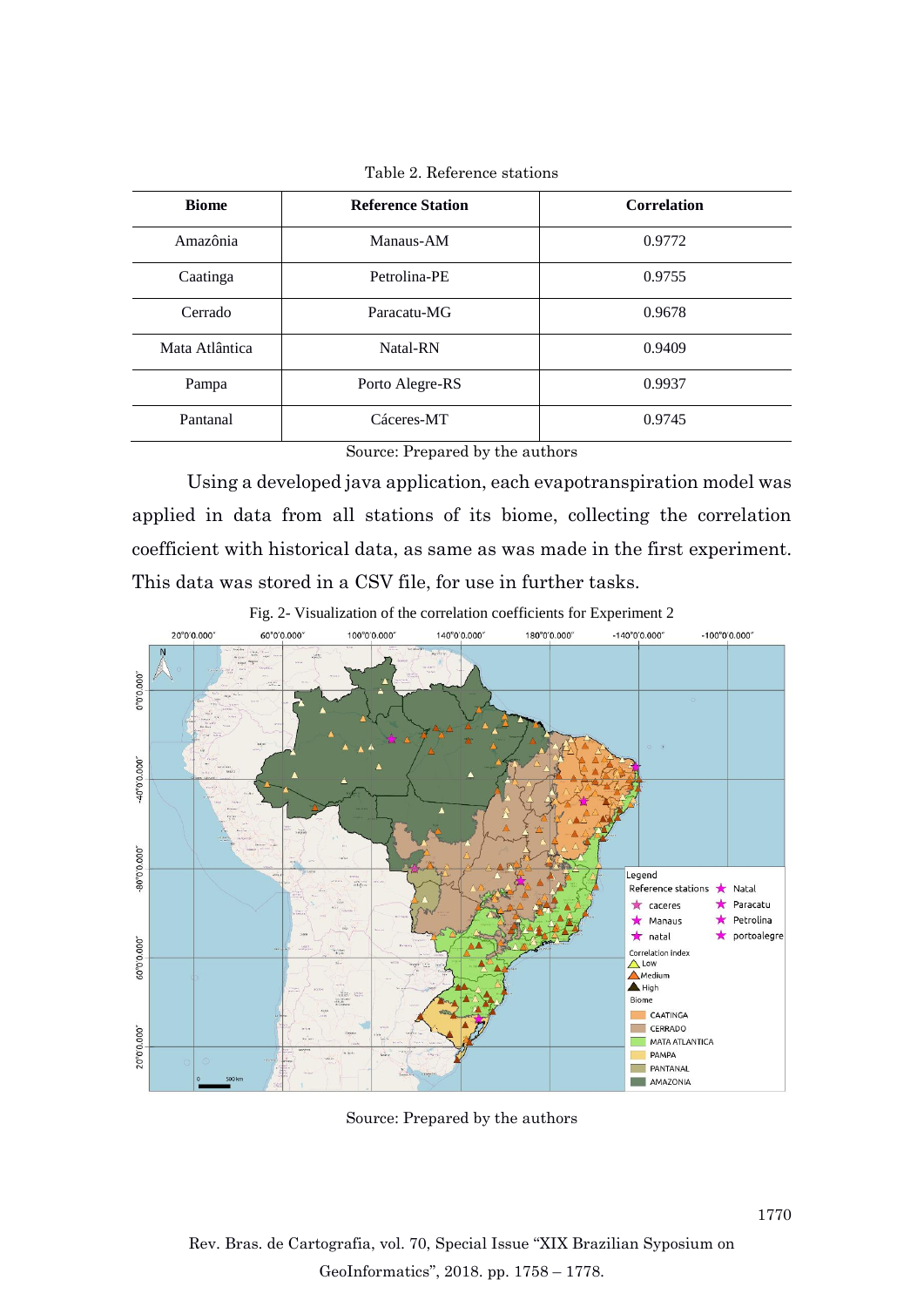#### 5.4 Spatial visualization

In order to discover possible patterns, as in Experiment 1, the results of Experiment 2 were shown on maps. Although the quantitative analysis showed that there was improvement in the results, as described in section 6.2, the spatial visualization could reveal other results, through of multiple views and layers.

In Figure 2, the classification (High, Medium or Low) of the correlation coefficient for each station was shown on the map, indicating which biome belongs as well as the reference station for each biome. The goal with this view was to check if there was any pattern in the results according to biomes, which would not be easily verified in the raw data.

It was possible to observe that, in the Atlantic Forest, Caatinga and Pampa, there was concentration of medium-high results, with few points classified as "Low". In the Mata Atlântica biome, it was noticed that the majority Low-points was found in São Paulo and Minas Gerais states.

In Caatinga biome, there are some locations classified as Medium category and the majority of them are located in locations near to ocean. It was noticed too that some Medium-points are located biomes limits, that could suggest a wrong categorization of these locations.

The most of Medium-points is located in Cerrado biome, that was the biome with worst result for this approach. Comparing with first experiment, there wasn´t a great improvement using the approach biome-based.

For the Amazonia biome, however, there was a noticeable improvement in the results of the second experiment. This can be explained by the fact that the Amazon is a biome with a set of characteristics of its own, difficult to compare with other biomes.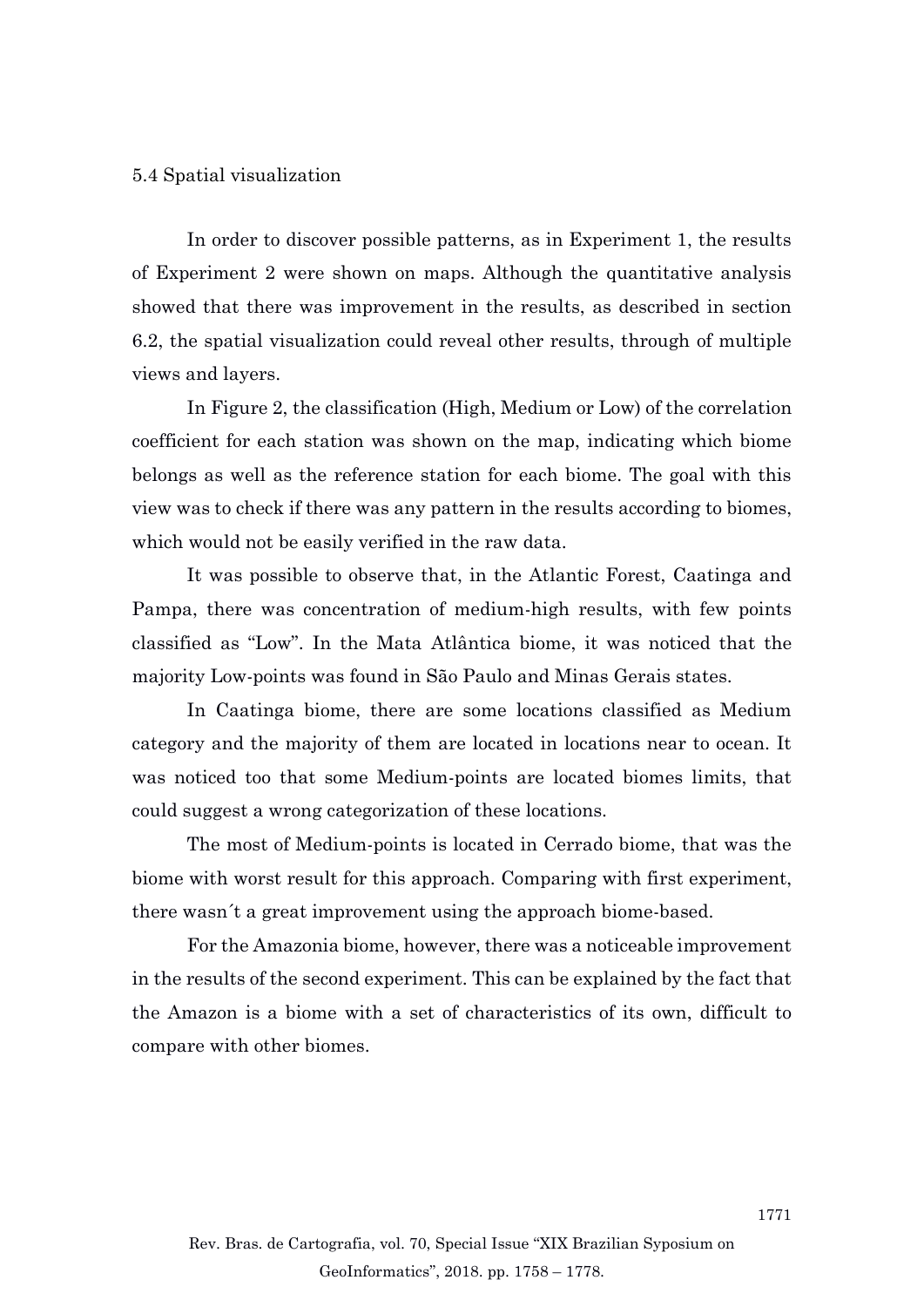# **6. Results analysis**

#### 6.1 First Experiment

The map in Figure 1 indicates that there was a higher concentration of high correlation coefficients in the South, Southeast and Northeast Brazilians regions. This result is an evidence that the quality of the model generated from the data of the station of Resende-RJ is related to common characteristics of these regions, such as climate and vegetation.

It is also noticed that there was concentration of low correlation coefficients in the Amazon region, fact that could reinforce the relationship of the model with the vegetation. Another indication of the model's relation to vegetation can be evidenced by the model quality for the Cerrado and Caatinga biomes (with higher concentration of medium and high correlation coefficients) that are similar in relation to the type of vegetation (adapted to climates drier), low levels of rainfall and less drained soils.

After map analysis, it was noticed that latitude would not be a good indicator of similarity between stations. On the other hand, vegetation could be a better indicator, given the concentration of high correlation indexes in the regions of the Atlantic Forest and Pampas, while in the Cerrado and Amazon, there were concentrations of medium and low correction index, respectively.

# 6.2 Second Experiment

When comparing with the first experiment results, the use of a reference station for each biome improve the results, with more stations classified as good correlation. As show in Table 3, 36 new stations were classified as good correlation.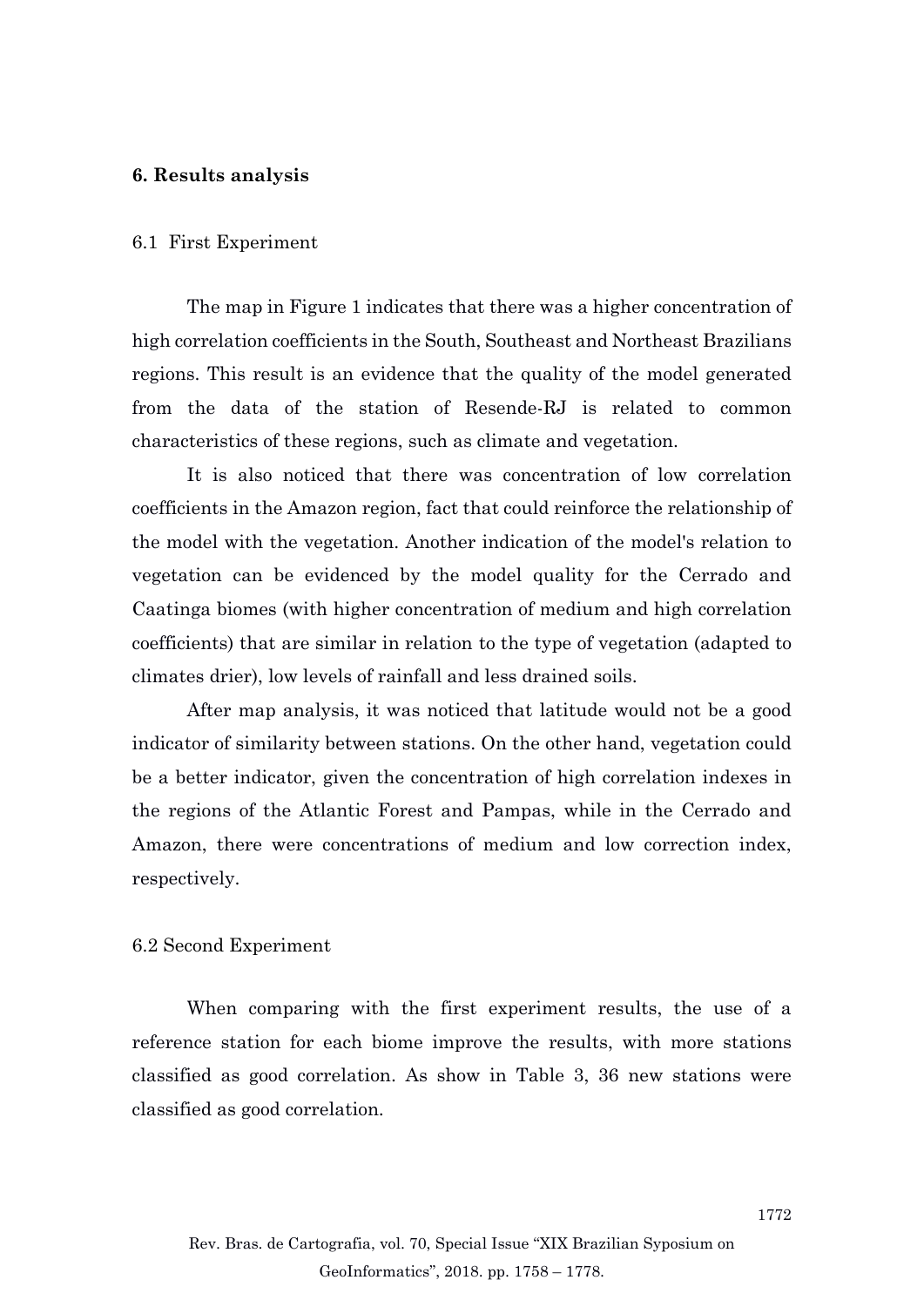| Correlation | <b>Experiment 1</b> | <b>Experiment 2</b> |
|-------------|---------------------|---------------------|
| High        | 156                 | 194                 |
| Medium      | 56                  | 60                  |
| Low         | 53                  |                     |

Table 3 - Experiments comparison

Source: Prepared by the authors

In the Experiment 1, the average correlation was 0.663, while in the Experiment 2, was 0.767. The most observed change was in the Low and High correlation categories, with increasing High Correlation stations in Experiment 2 and decreasing Low Correlation stations in the same experiment.

This information could evidence that biome is a more suitable similarity criteria than criteria only latitude based. A reason for this is that locations in a same biome have many common characteristics, such as vegetation, an important factor for the evapotranspiration process. Even in biomes where there was little improvement, such as the Cerrado, this approach could be used, perhaps with a better reference station choice.

In addition, it was attempted to generate a new spatial visualization to compare the two experiments, adding layer with vegetation data (shown in Figures 3 and 4), for both the data of experiment 1 and experiment 2. It was not observed, besides the differences already noted, a vegetation-related difference for this new approach used in the experiment 2.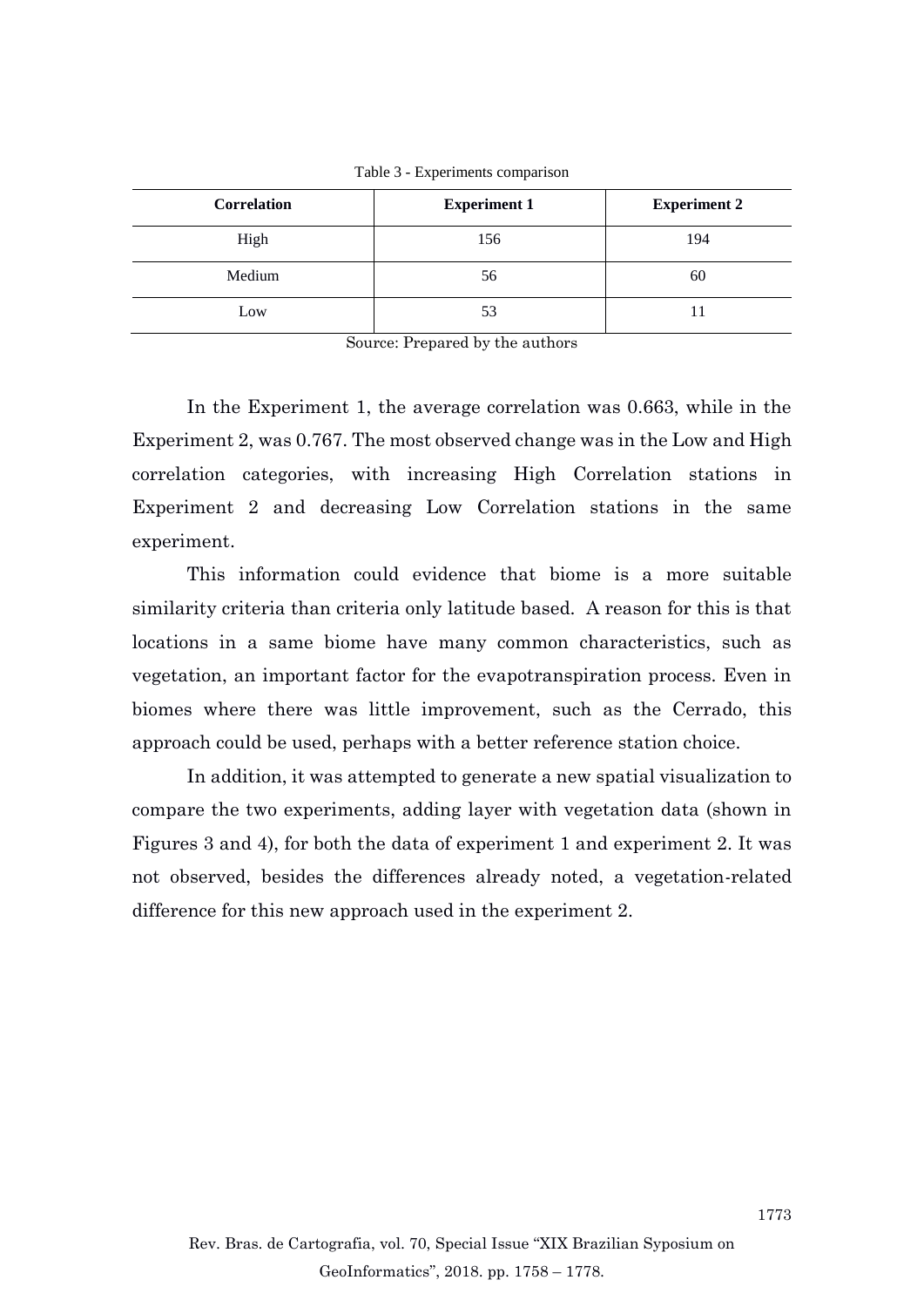

Figure 3 – Vegetation layer and correlation coefficients for experiment 1.

Source: Prepared by the authors



Figure 4 - Vegetation layer and correlation coefficients for experiment 2.

Source: Prepared by the authors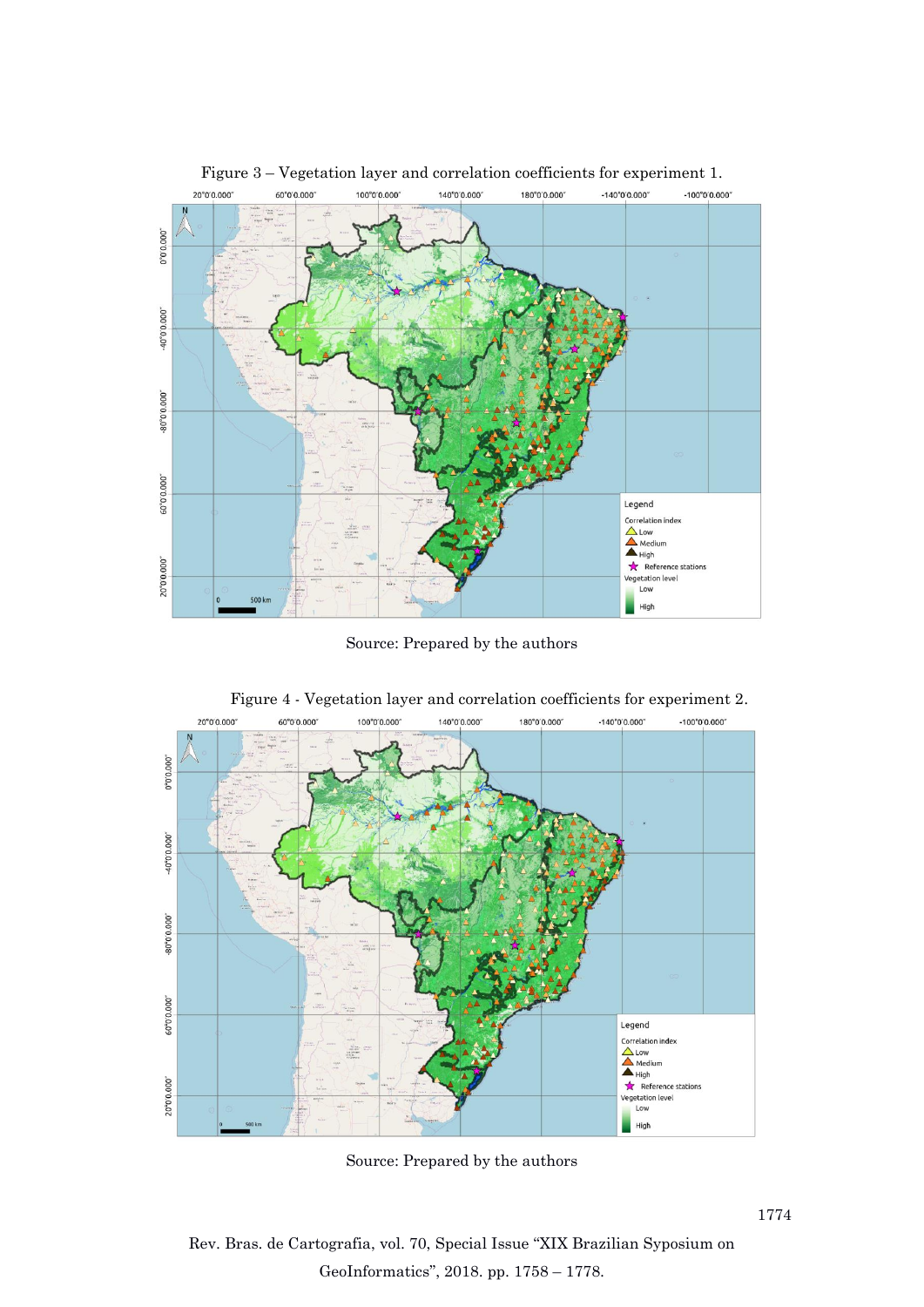#### **7. Final Considerations**

In the experiment described in this work, it was intending to study the use of spatial visualization as an approach to identify patterns in the estimation of evapotranspiration. Using a machine learning approach, a model was generated for a reference station, which was used to estimate evapotranspiration in other INMET weather stations. The correlation coefficients generated between the evapotranspiration historical data and those calculated by the reference station model were placed on maps to identify possible patterns.

Using latitude and vegetation as factors to classify similarities between stations, it was defined a hypothesis that locations similar to the reference location would have better results with the model generated for this station. The latitude was defined as similarity criteria because it is related to the radiation received by the localities, which is the main energy source in the evapotranspiration process. The vegetation, in turn, was used as criteria mainly due to the fact that part of the evapotranspiration value is originated from the transpiration of the vegetation.

In relation to vegetation, it was observed better rates in the Atlantic Forest biome, which is the same region of the reference station, and in the Pampas biome. In other regions, such as those delimited by the Amazon, the correlation coefficients were low, besides the Cerrado, where the average coefficients were concentrated.

In opposite to the observed in the preliminary study developed by Xavier, Tanaka and Revoredo (2015), latitude was not noticed a good indicator of similarity for estimating evapotranspiration, since there were several points with low correlation coefficients at locations considered similar using this criterion, whereas several points with high correlation coefficients in non-similar locations were identified by the latitude criteria.

In the second experiment, it was noticed an improved result in the correlation coefficient. By use of a specific reference station per biome, more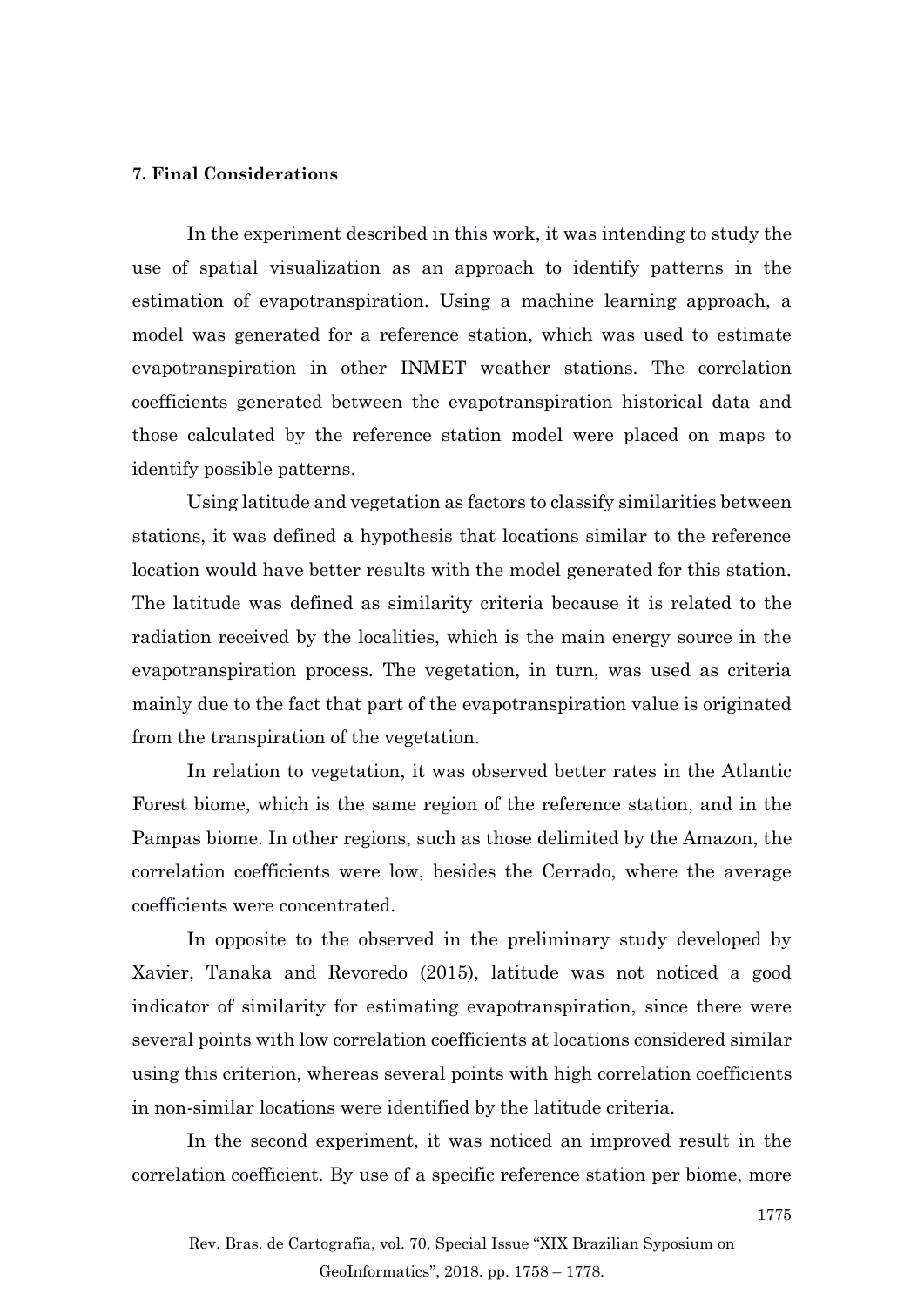stations were classified in the group High Correlation. This could suggest that vegetation is a better factor to indicate similarity that latitude, used in the first experiment.

As future works of this study, it is suggested application of the experiment using other reference locations, for test other possible criteria. In addition, due to the variety of factors influencing evapotranspiration, it is also suggested application of the study using the combination of other layers of data, because is possible that exists other patterns not clearly visible.

A new study could be done, with the aim of improving the results of experiment 2, on the best choice of reference station in each biome. In this work, a midpoint was used, but other criteria could be used.

This research work has demonstrated that the approach of spatial visualization to identify patterns in the estimation of evapotranspiration can be very useful, either to aggregate new information to studies carried out with other approaches or to discover new patterns that were not previously identified in other approaches of analysis of data. The use of spatial visualization, as demonstrated in this study, has brought new perspectives for analyzing data generated by mathematical models, which can be used in other areas of knowledge.

# **References**

- AGARWAL, P.; BISWAS, S. S. Big Data in Climate Change. **Global Journal for Research Analysis**, vol. 6, n. 7, 2018, pp 50-51.
- AL-JARRAH, O. Y.; YOO, P. D.; MUHAIDAT, S.; KARAGIANNIDIS, G. K.; TAHA, K. Efficient machine learning for big data: A review. **Big Data Research**, vol. 2, n. 3, 2015, pp. 87-93.
- CAMARGO, A. D.; MARIN, F. R.; SENTELHAS, P. C.; & PICINI, A. G. (1999). Ajuste da equação de Thornthwaite para estimar a evapotranspiração potencial em climas áridos e superúmidos, com base na amplitude térmica diária. **Revista Brasileira de Agrometeorologia**, vol. 7, n. 2, 1999, pp. 251- 257.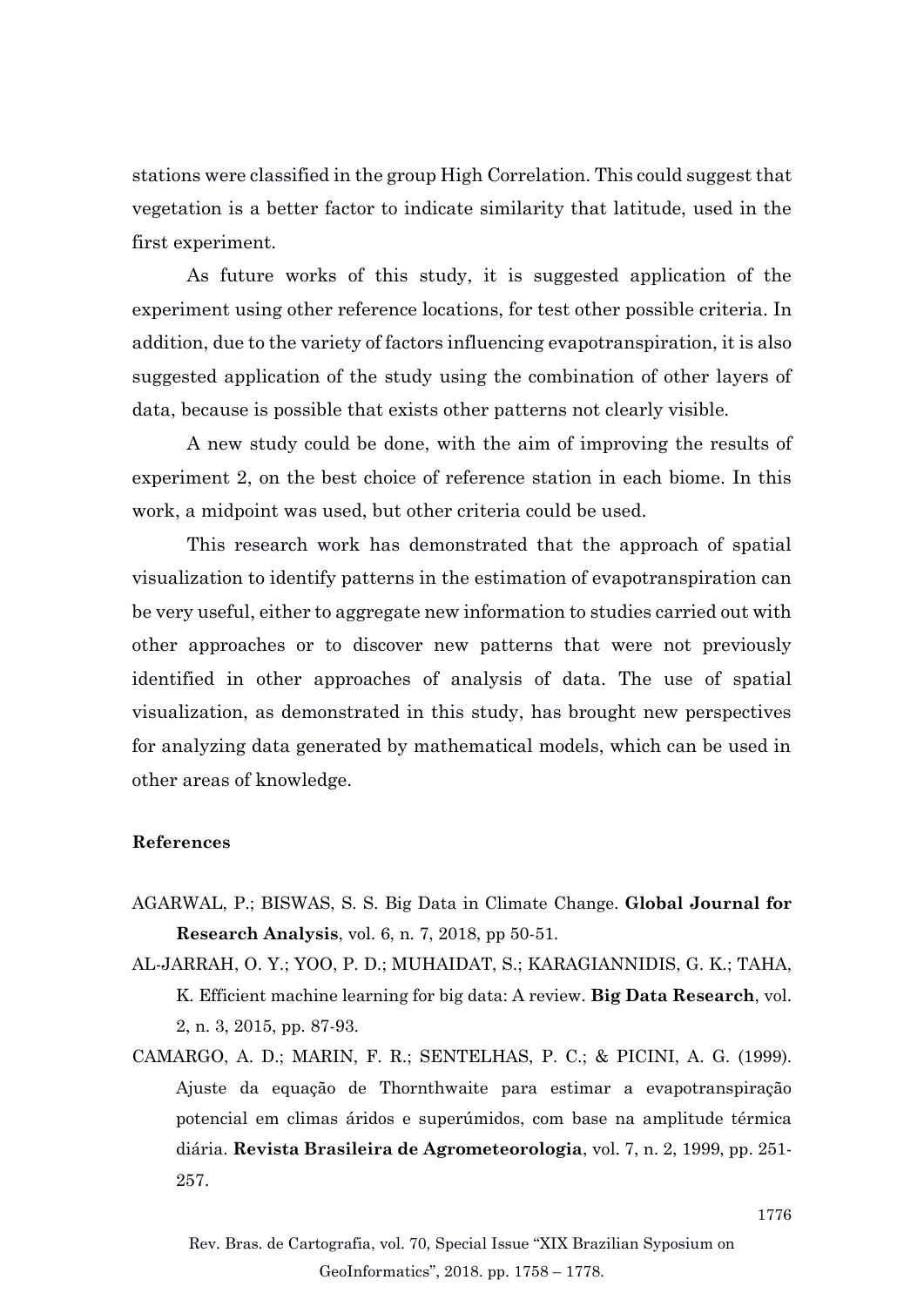- DEO, R. C.; ŞAHIN, M. Application of the artificial neural network model for prediction of monthly standardized precipitation and evapotranspiration index using hydrometeorological parameters and climate indices in eastern Australia. **Atmospheric research**, vol. 161, 2015, pp. 65-81.
- FAO (2017). Introduction to evapotranspiration. Site < http://www.fao.org/docrep/x0490e/x0490e04.htm>, accessed in July 2017.
- FAYYAD, U.; PIATETSKY-SHAPIRO, G; SMYTH, P. From data mining to knowledge discovery in databases. **AI magazine**, vol. 17, n. 3, 1996, pp. 37-54.
- FENG, Y.; PENG, Y.; CUI, N.; GONG, D.; ZHANG, K. Modeling reference evapotranspiration using extreme learning machine and generalized regression neural network only with temperature data. **Computers and Electronics in Agriculture**, vol. 136, 2017, pp. 71-78.
- FRANK, E.; HALL; M.; WITTEN, I. H. The WEKA data mining software: an update. **ACM SIGKDD explorations newsletter**, vol. 11, n. 1, 2009, pp. 10- 18.
- MAJIDI, M.; ALIZADEH, A.; VAZIFEDOUST, M.; FARID, A.; AHMADI, T. Analysis of the effect of missing weather data on estimating daily reference evapotranspiration under different climatic conditions. **Water Resources Management**, vol. 29, n. 7, 2015, pp. 2107-2124.
- MMA, Ministry of the Environment. Site <http://www.mma.gov.br/biomas>, accessed in June 2018.
- PFEIFFER, D. U.; STEVENS, K. B. Spatial and temporal epidemiological analysis in the Big Data era. **Preventive veterinary medicine**, vol. 122, n. 1-2, 2015, pp. 213-220.
- QGIS, Geographic Information System. Site <http://qgis.osgeo.org>, accessed in July 2017.
- RHEE, J; IM, J. Meteorological drought forecasting for ungauged areas based on machine learning: Using long-range climate forecast and remote sensing data. **Agricultural and Forest Meteorology**, vol. 237, 2017, pp. 105-122.
- VAN DER AALST, Wil MP. Data scientist: The engineer of the future. **Enterprise interoperability VI**. Springer, Cham, 2014. pp. 13-26.